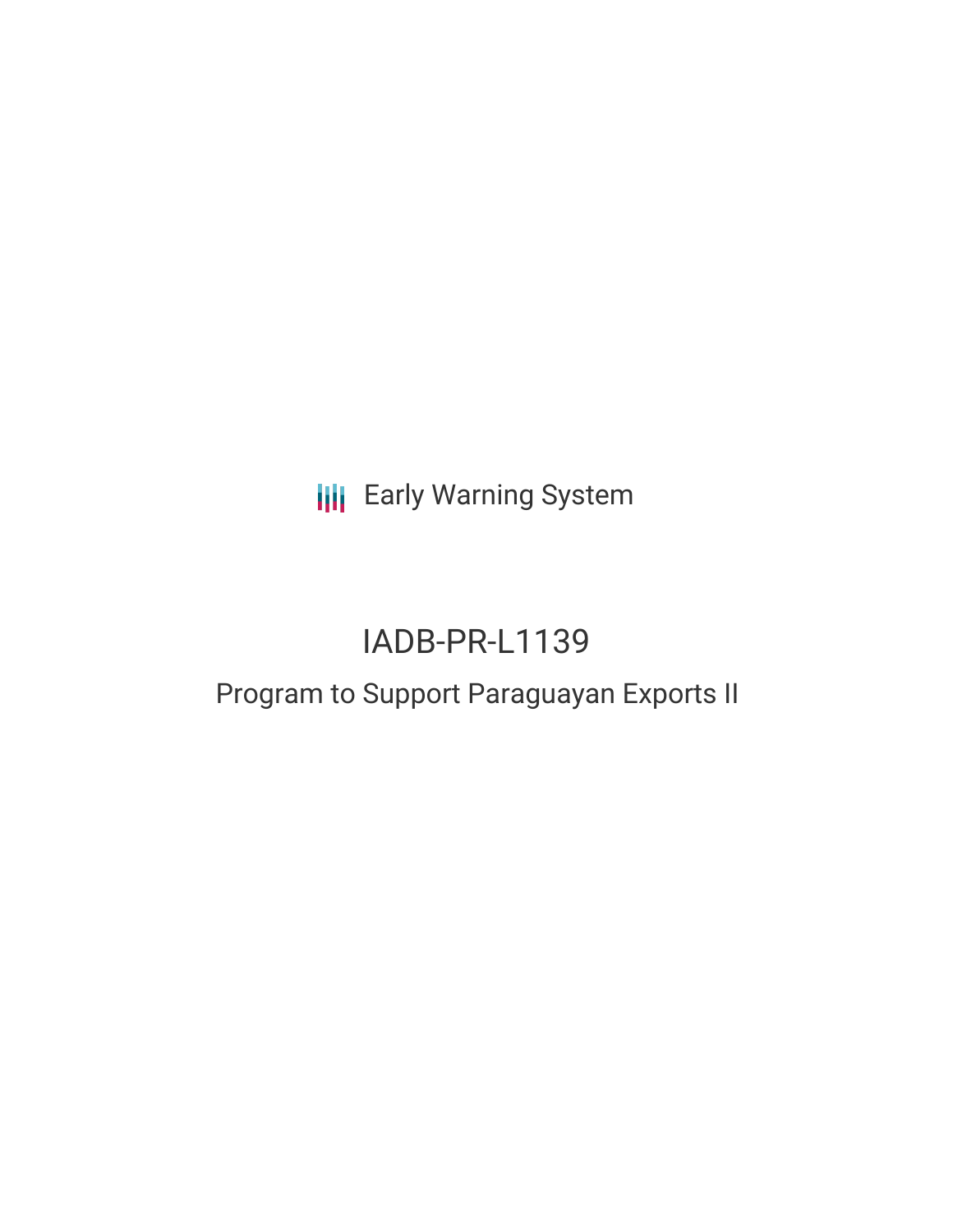

#### **Quick Facts**

| <b>Countries</b>               | Paraguay                               |
|--------------------------------|----------------------------------------|
| <b>Financial Institutions</b>  | Inter-American Development Bank (IADB) |
| <b>Status</b>                  | Approved                               |
| <b>Bank Risk Rating</b>        | C                                      |
| <b>Voting Date</b>             | 2016-12-12                             |
| <b>Borrower</b>                | Ministry of Industry and Trade         |
| <b>Sectors</b>                 | Industry and Trade                     |
| <b>Investment Type(s)</b>      | Loan                                   |
| <b>Investment Amount (USD)</b> | $$10.00$ million                       |
| <b>Project Cost (USD)</b>      | \$10.00 million                        |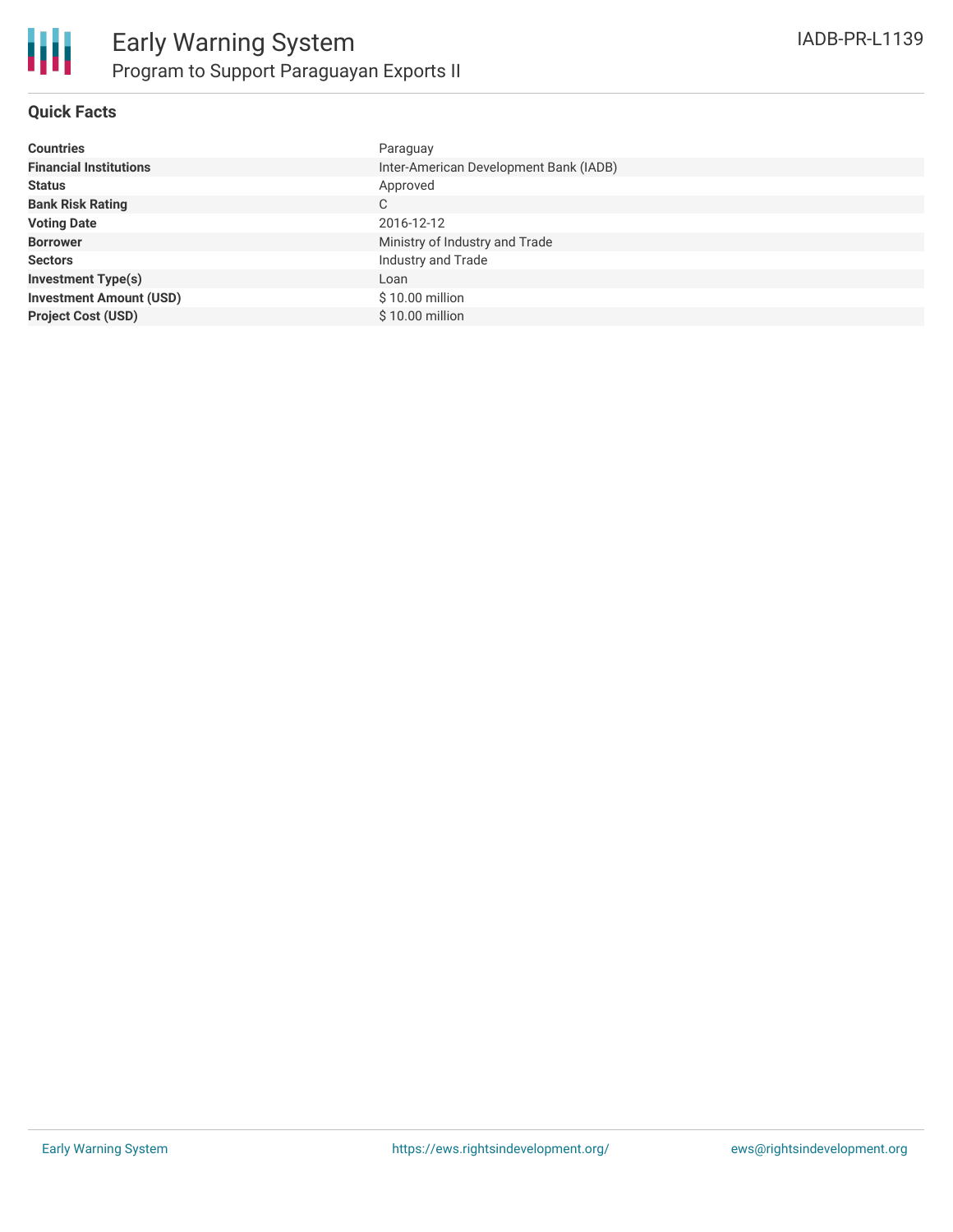

#### **Project Description**

The program's general objective is to contribute to the increase and diversification of Paraguayan exports. The specific objectives are to: (i) expand the export basket and markets served; (ii) build management capacity in trade intelligence and promotion; and (iii) increase and diversify the supply of exportable products in the border region.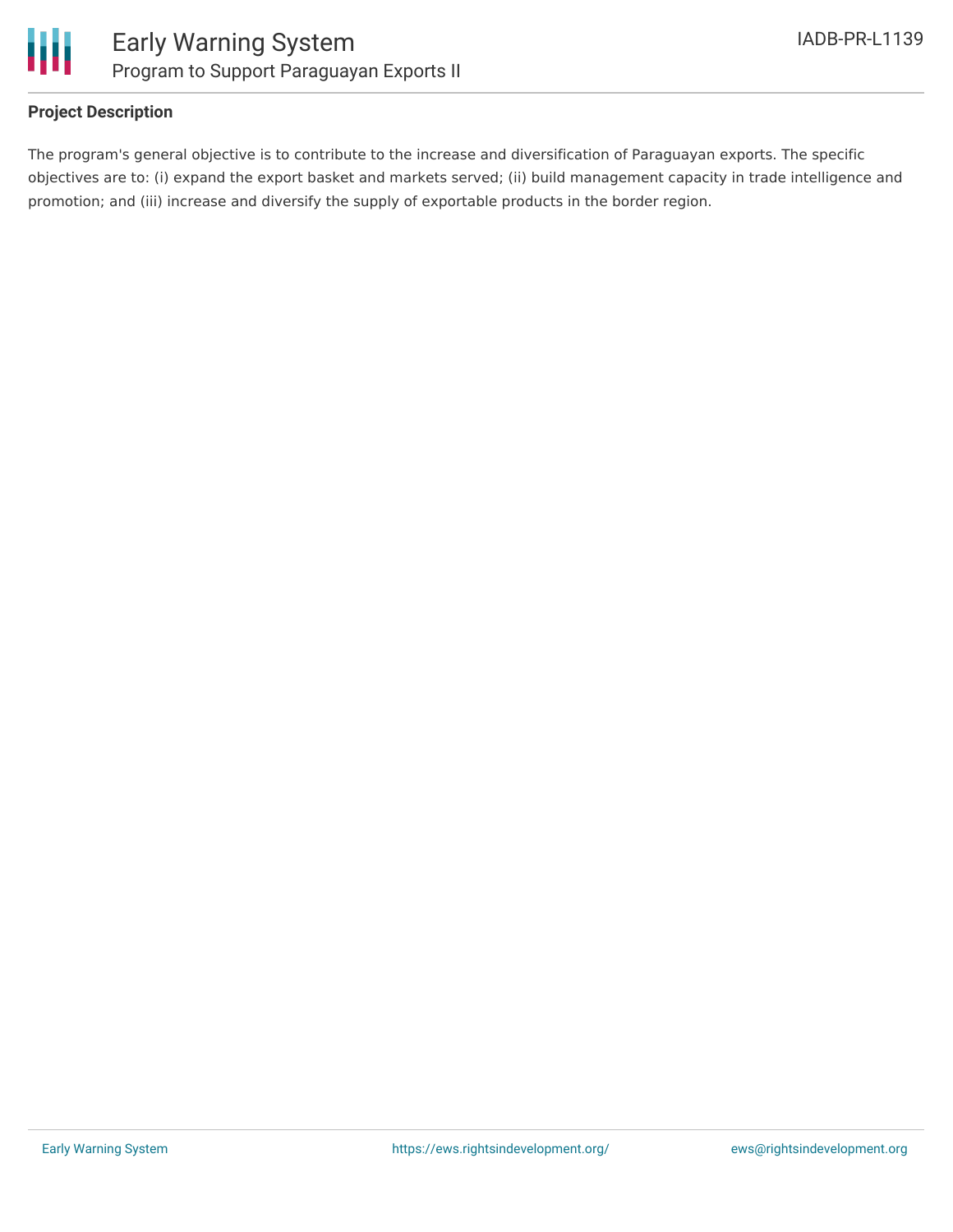#### **Investment Description**

• Inter-American Development Bank (IADB)

The total cost of the program is US\$10 million, to be financed by the Bank from Ordinary Capital resources.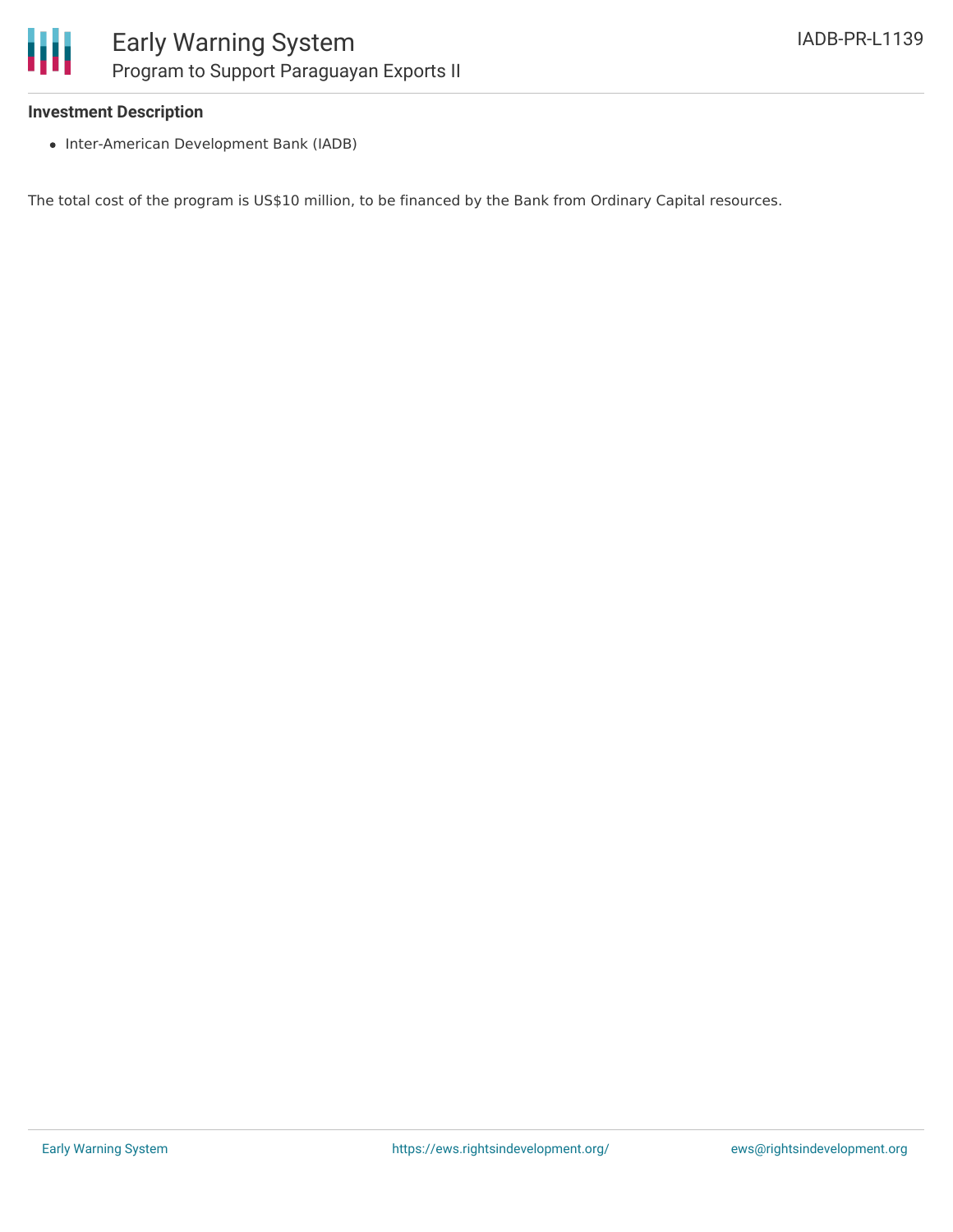

#### **Contact Information**

ACCOUNTABILITY MECHANISM OF IADB

The Independent Consultation and Investigation Mechanism (MICI) is the independent complaint mechanism and fact-finding body for people who have been or are likely to be adversely affected by an Inter-American Development Bank (IDB) or Inter-American Investment Corporation (IIC)-funded project. If you submit a complaint to MICI, they may assist you in addressing the problems you raised through a dispute-resolution process with those implementing the project and/or through an investigation to assess whether the IDB or IIC is following its own policies for preventing or mitigating harm to people or the environment. You can submit a complaint by sending an email to MICI@iadb.org. You can learn more about the MICI and how to file a complaint at http://www.iadb.org/en/mici/mici,1752.html (in English) or http://www.iadb.org/es/mici/mici,1752.html (Spanish).